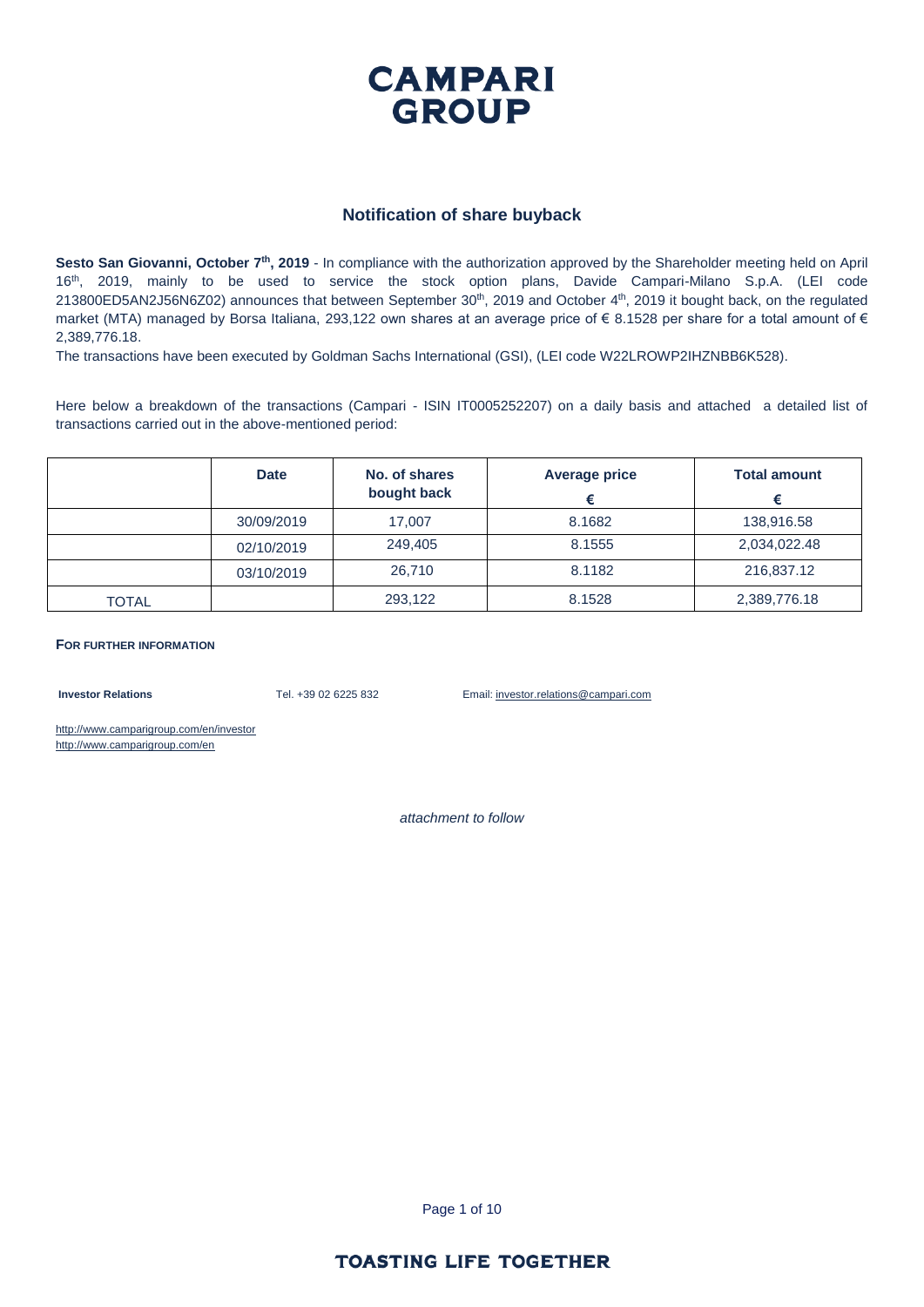| <b>DATE</b> | <b>HOUR</b>    | A/V | <b>PRICE</b> | NO. OF<br><b>SHARES</b> |
|-------------|----------------|-----|--------------|-------------------------|
| 30-sep-19   | 10:29:44 AM    | A   | 8,16         | 553                     |
| 30-sep-19   | 8:27:03 AM     | Α   | 8,185        | 486                     |
| 30-sep-19   | 11:09:11 AM    | A   | 8,185        | 440                     |
| 30-sep-19   | 10:29:44 AM    | Α   | 8,16         | 1114                    |
| 30-sep-19   | 10:22:40 AM    | A   | 8,165        | 937                     |
| 30-sep-19   | 10:13:27 AM    | Α   | 8,165        | 435                     |
| 30-sep-19   | 10:06:57 AM    | A   | 8,165        | 250                     |
| 30-sep-19   | 10:00:49 AM    | Α   | 8,17         | 405                     |
| 30-sep-19   | 10:00:49 AM    | A   | 8,17         | 771                     |
| 30-sep-19   | 9:46:59 AM     | Α   | 8,17         | 432                     |
| 30-sep-19   | 9:46:59 AM     | A   | 8,17         | 717                     |
| 30-sep-19   | 9:46:59 AM     | A   | 8,17         | 46                      |
| 30-sep-19   | 8:35:07 AM     | A   | 8,165        | 867                     |
| 30-sep-19   | 10:56:22 AM    | A   | 8,185        | 569                     |
| 30-sep-19   | 9:46:59 AM     | A   | 8,17         | 987                     |
| 30-sep-19   | 8:29:45 AM     | Α   | 8,17         | 1368                    |
| 30-sep-19   | 8:34:35 AM     | A   | 8,175        | 474                     |
| 30-sep-19   | 8:35:07 AM     | Α   | 8,165        | 168                     |
| 30-sep-19   | 8:35:22 AM     | A   | 8,165        | 1435                    |
| 30-sep-19   | 9:31:17 AM     | A   | 8,17         | 449                     |
| 30-sep-19   | 9:04:19 AM     | Α   | 8,16         | 1308                    |
| 30-sep-19   | 9:14:51 AM     | A   | 8,175        | 497                     |
| 30-sep-19   | 9:23:34 AM     | Α   | 8,165        | 940                     |
| 30-sep-19   | 8:58:58 AM     | A   | 8,165        | 504                     |
| 30-sep-19   | 9:31:17 AM     | Α   | 8,17         | 855                     |
| 02-oct-19   | 1:51:01 PM     | Α   | 8,2          | 745                     |
| 02-oct-19   | 1:51:01 PM     | Α   | 8,2          | 870                     |
| 02-oct-19   | 1:40:38 PM     | A   | 8,195        | 785                     |
| 02-oct-19   | 1:40:38 PM   A |     | 8,195        | 782                     |
| 02-oct-19   | 1:31:11 PM     | A   | 8,19         | 548                     |
| 02-oct-19   | 1:31:11 PM     | Α   | 8,19         | 1                       |
| 02-oct-19   | 1:51:01 PM     | A   | 8,2          | 1408                    |
| 02-oct-19   | 2:00:25 PM     | A   | 8,18         | 123                     |
| 02-oct-19   | 1:31:11 PM     | A   | 8,19         | 292                     |
| 02-oct-19   | 1:34:06 PM     | A   | 8,19         | 818                     |
| 02-oct-19   | 2:00:25 PM     | A   | 8,18         | 1085                    |
| 02-oct-19   | 2:00:25 PM     | A   | 8,18         | 29                      |
| 02-oct-19   | 2:00:25 PM     | A   | 8,18         | 996                     |
| 02-oct-19   | 2:00:25 PM     | A   | 8,18         | 1127                    |
| 02-oct-19   | 2:00:25 PM     | A   | 8,18         | 1052                    |
| 02-oct-19   | 2:00:25 PM A   |     | 8,18         | 934                     |
| 02-oct-19   | 2:05:58 PM A   |     | 8,185        | 610                     |

Page 2 of 10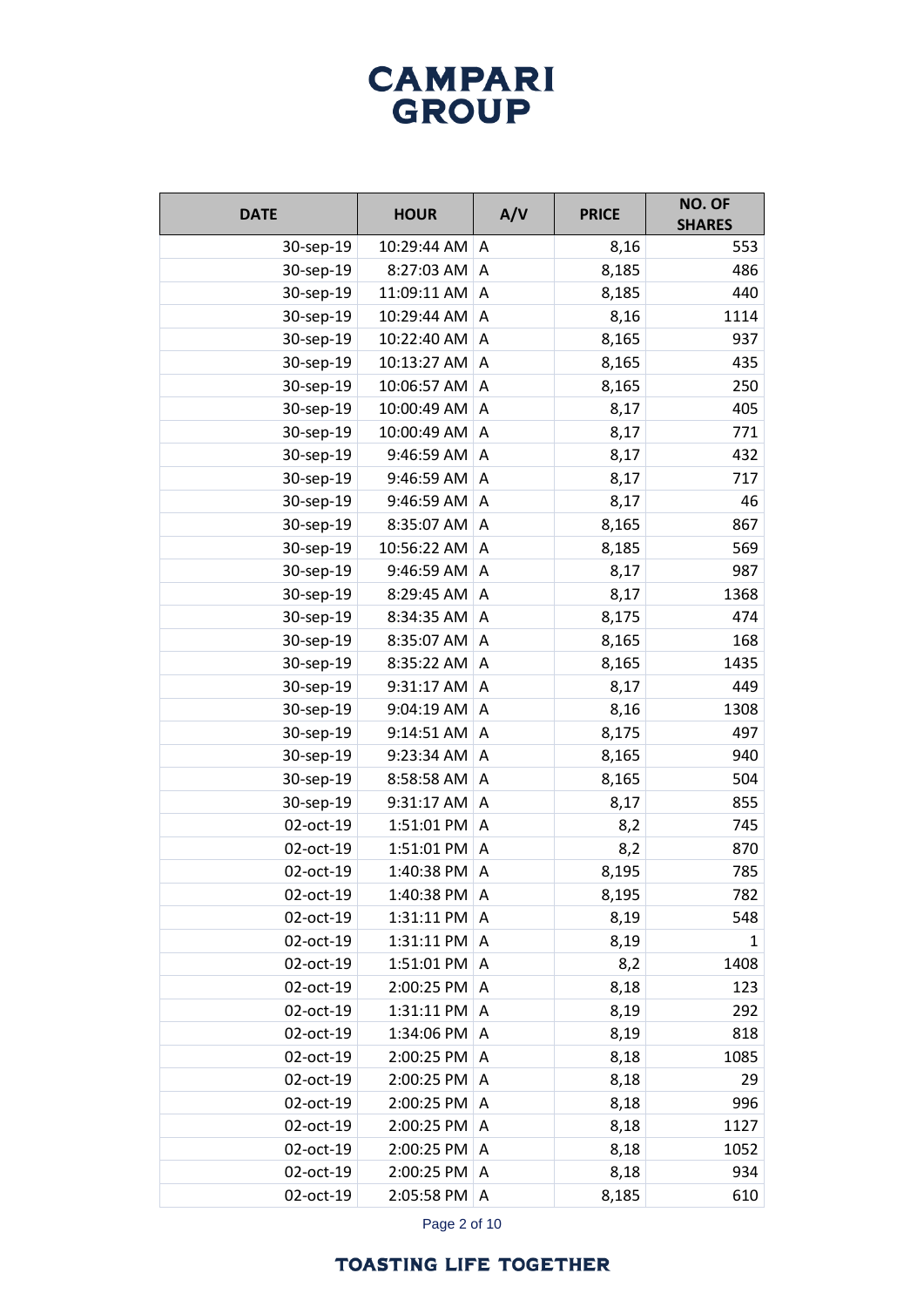| 02-oct-19 | 1:31:11 PM $ A $ |                | 8,19  | 694  |
|-----------|------------------|----------------|-------|------|
| 02-oct-19 | 1:09:15 PM       | A              | 8,185 | 885  |
| 02-oct-19 | 2:00:25 PM A     |                | 8,18  | 1589 |
| 02-oct-19 | 1:15:58 PM       | A              | 8,195 | 581  |
| 02-oct-19 | 12:51:07 PM A    |                | 8,21  | 86   |
| 02-oct-19 | 12:51:07 PM      | A              | 8,21  | 518  |
| 02-oct-19 | 12:51:07 PM      | $\overline{A}$ | 8,21  | 409  |
| 02-oct-19 | 12:51:07 PM      | A              | 8,21  | 1182 |
| 02-oct-19 | 12:54:47 PM      | A              | 8,21  | 571  |
| 02-oct-19 | 2:38:33 PM       | A              | 8,215 | 685  |
| 02-oct-19 | 1:09:15 PM       | A              | 8,18  | 921  |
| 02-oct-19 | 1:09:15 PM       | A              | 8,18  | 298  |
| 02-oct-19 | 1:15:58 PM       | A              | 8,195 | 728  |
| 02-oct-19 | 1:31:11 PM       | A              | 8,19  | 86   |
| 02-oct-19 | 1:15:58 PM       | A              | 8,195 | 733  |
| 02-oct-19 | 1:16:21 PM       | Α              | 8,185 | 295  |
| 02-oct-19 | 1:24:46 PM       | A              | 8,18  | 3126 |
| 02-oct-19 | 1:24:46 PM       | A              | 8,18  | 302  |
| 02-oct-19 | 1:24:46 PM       | A              | 8,18  | 800  |
| 02-oct-19 | 1:24:46 PM       | A              | 8,18  | 453  |
| 02-oct-19 | 1:24:46 PM       | A              | 8,18  | 1589 |
| 02-oct-19 | 1:24:46 PM       | A              | 8,18  | 305  |
| 02-oct-19 | 2:05:58 PM       | A              | 8,185 | 435  |
| 02-oct-19 | 2:52:20 PM       | Α              | 8,18  | 1601 |
| 02-oct-19 | 2:33:55 PM       | A              | 8,21  | 849  |
| 02-oct-19 | 2:51:04 PM       | Α              | 8,18  | 500  |
| 02-oct-19 | 2:51:04 PM       | A              | 8,18  | 1250 |
| 02-oct-19 | 2:51:04 PM       | Α              | 8,18  | 1053 |
| 02-oct-19 | 2:51:09 PM       | $\Lambda$      | 8,18  | 1411 |
| 02-oct-19 | 2:52:20 PM       | Α              | 8,18  | 735  |
| 02-oct-19 | 2:52:20 PM       | A              | 8,18  | 934  |
| 02-oct-19 | 2:51:04 PM       | Α              | 8,18  | 971  |
| 02-oct-19 | 2:52:20 PM       | $\mathsf{A}$   | 8,18  | 1199 |
| 02-oct-19 | 2:51:04 PM       | Α              | 8,18  | 589  |
| 02-oct-19 | 2:52:20 PM       | $\mathsf{A}$   | 8,18  | 1819 |
| 02-oct-19 | 2:52:54 PM       | A              | 8,175 | 803  |
| 02-oct-19 | 2:56:27 PM       | A              | 8,17  | 1084 |
| 02-oct-19 | 2:58:24 PM       | A              | 8,17  | 765  |
| 02-oct-19 | 2:58:24 PM       | A              | 8,17  | 751  |
| 02-oct-19 | 2:59:44 PM       | A              | 8,17  | 849  |
| 02-oct-19 | 3:00:56 PM       | A              | 8,175 | 341  |
| 02-oct-19 | 3:01:46 PM       | A              | 8,165 | 815  |
| 02-oct-19 | 2:52:20 PM       | A              | 8,18  | 389  |
| 02-oct-19 | 2:26:58 PM       | A              | 8,195 | 399  |

Page 3 of 10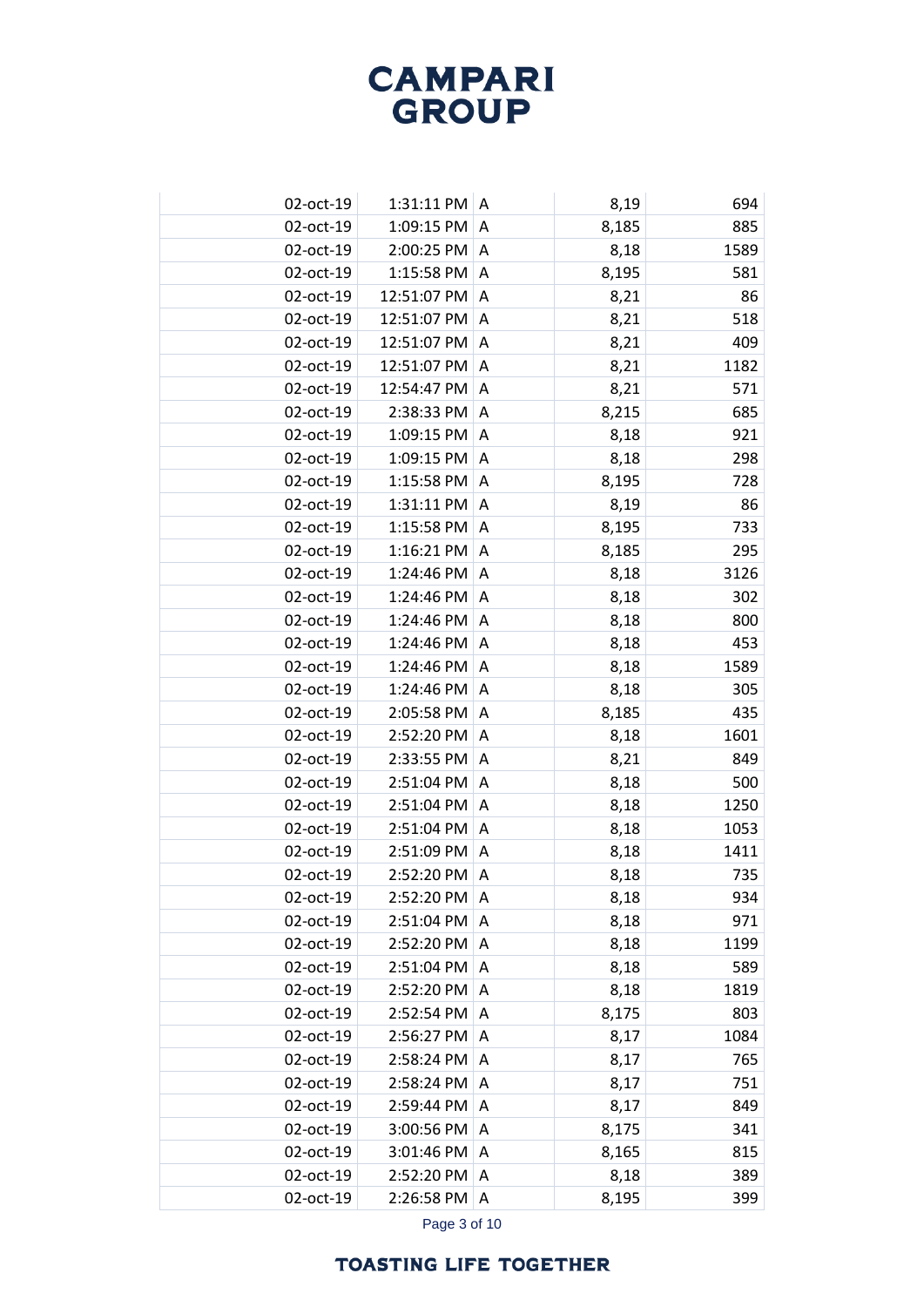| 02-oct-19 | $2:11:56$ PM   A      |                | 8,19  | 862  |
|-----------|-----------------------|----------------|-------|------|
| 02-oct-19 | 2:12:19 PM            | $\overline{A}$ | 8,19  | 575  |
| 02-oct-19 | $2:12:19$ PM $ A$     |                | 8,19  | 962  |
| 02-oct-19 | 2:20:01 PM A          |                | 8,2   | 768  |
| 02-oct-19 | $2:21:11$ PM $ A$     |                | 8,2   | 301  |
| 02-oct-19 | 2:26:58 PM            | A              | 8,195 | 1254 |
| 02-oct-19 | 2:26:58 PM A          |                | 8,195 | 1076 |
| 02-oct-19 | 2:51:04 PM            | A              | 8,18  | 500  |
| 02-oct-19 | $2:26:58$ PM $\mid$ A |                | 8,195 | 117  |
| 02-oct-19 | 2:07:40 PM            | A              | 8,18  | 292  |
| 02-oct-19 | 12:46:59 PM           | A              | 8,21  | 673  |
| 02-oct-19 | 2:33:55 PM            | A              | 8,21  | 732  |
| 02-oct-19 | 11:56:53 AM           | A              | 8,18  | 707  |
| 02-oct-19 | 2:39:29 PM            | A              | 8,215 | 797  |
| 02-oct-19 | 2:39:29 PM            | A              | 8,215 | 806  |
| 02-oct-19 | 2:44:24 PM            | A              | 8,21  | 284  |
| 02-oct-19 | 2:44:43 PM            | A              | 8,21  | 162  |
| 02-oct-19 | 2:44:43 PM            | A              | 8,21  | 618  |
| 02-oct-19 | 2:26:58 PM            | $\overline{A}$ | 8,195 | 28   |
| 02-oct-19 | 10:02:12 AM           | A              | 8,2   | 971  |
| 02-oct-19 | 11:58:26 AM           | $\overline{A}$ | 8,175 | 840  |
| 02-oct-19 | 9:40:03 AM            | A              | 8,22  | 821  |
| 02-oct-19 | 9:40:03 AM            | A              | 8,22  | 753  |
| 02-oct-19 | 9:40:03 AM            | A              | 8,22  | 660  |
| 02-oct-19 | 9:43:01 AM            | A              | 8,215 | 607  |
| 02-oct-19 | 9:51:20 AM            | A              | 8,205 | 940  |
| 02-oct-19 | 9:55:41 AM            | A              | 8,2   | 34   |
| 02-oct-19 | 9:35:18 AM            | A              | 8,215 | 301  |
| 02-oct-19 | 9:55:41 AM            | $\overline{A}$ | 8,2   | 633  |
| 02-oct-19 | 9:30:13 AM            | A              | 8,215 | 24   |
| 02-oct-19 | 10:08:21 AM           | I A            | 8,195 | 655  |
| 02-oct-19 | 10:13:05 AM           | A              | 8,19  | 586  |
| 02-oct-19 | 10:13:05 AM           | A              | 8,19  | 264  |
| 02-oct-19 | 10:16:42 AM           | A              | 8,195 | 301  |
| 02-oct-19 | 10:22:17 AM A         |                | 8,215 | 806  |
| 02-oct-19 | 10:22:17 AM   A       |                | 8,215 | 982  |
| 02-oct-19 | 10:31:39 AM           | $\overline{A}$ | 8,195 | 1168 |
| 02-oct-19 | 10:35:00 AM A         |                | 8,2   | 679  |
| 02-oct-19 | 9:55:41 AM   A        |                | 8,2   | 854  |
| 02-oct-19 | 9:07:05 AM            | A              | 8,23  | 633  |
| 02-oct-19 | 8:25:55 AM            | A              | 8,255 | 1090 |
| 02-oct-19 | 8:25:55 AM            | A              | 8,255 | 529  |
| 02-oct-19 | 8:32:01 AM            | $\Lambda$      | 8,235 | 749  |
| 02-oct-19 | 8:34:15 AM            | $\overline{A}$ | 8,225 | 431  |

Page 4 of 10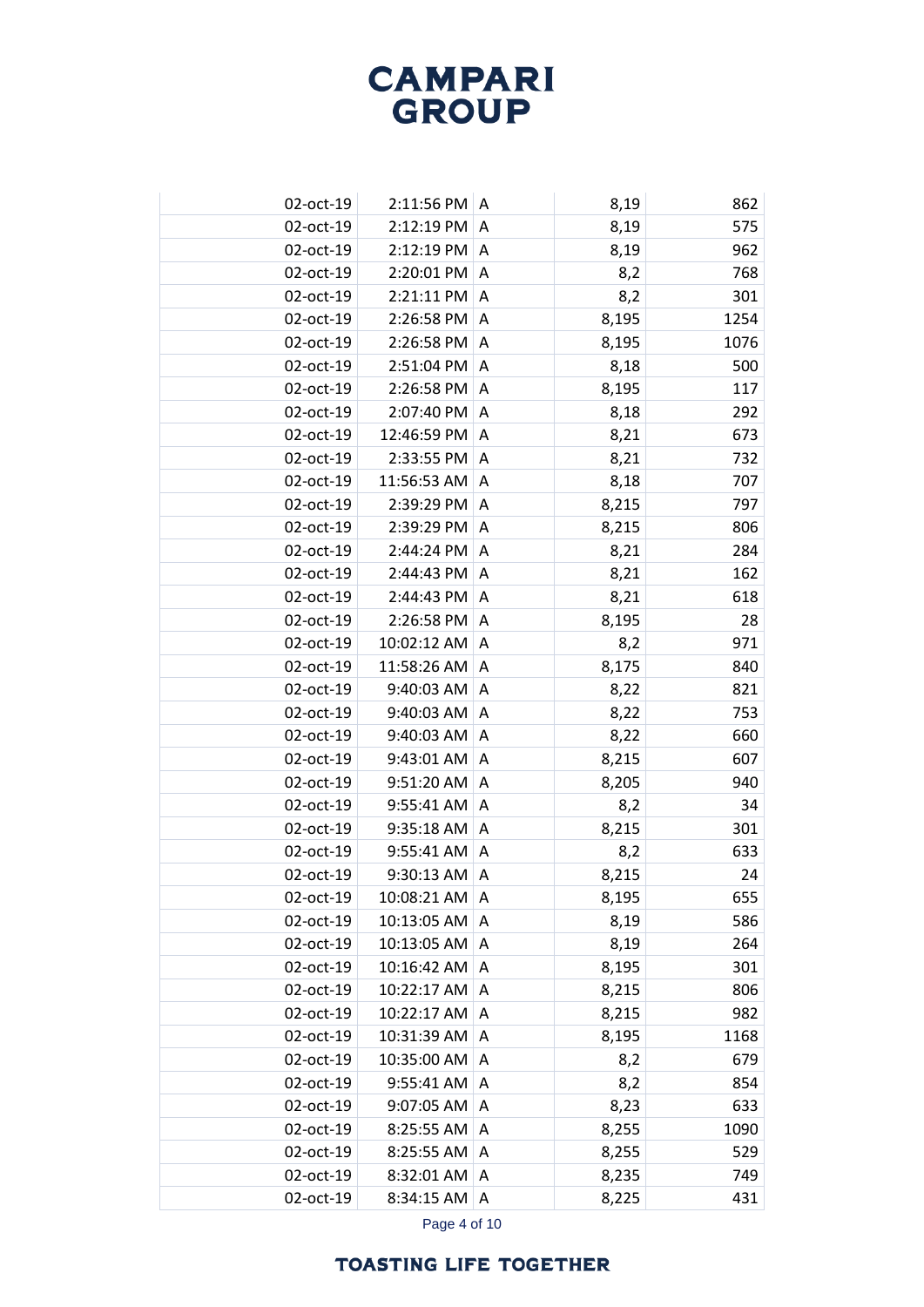| 02-oct-19 | 8:34:15 AM   A  |                | 8,23  | 758  |
|-----------|-----------------|----------------|-------|------|
| 02-oct-19 | 8:36:12 AM      | A              | 8,235 | 1094 |
| 02-oct-19 | $8:36:12$ AM A  |                | 8,235 | 56   |
| 02-oct-19 | 9:35:47 AM      | A              | 8,22  | 776  |
| 02-oct-19 | $9:00:41$ AM A  |                | 8,245 | 1410 |
| 02-oct-19 | 10:42:04 AM     | A              | 8,205 | 1036 |
| 02-oct-19 | 9:14:24 AM      | A              | 8,23  | 742  |
| 02-oct-19 | 9:21:52 AM      | A              | 8,22  | 1131 |
| 02-oct-19 | 9:21:52 AM      | A              | 8,22  | 619  |
| 02-oct-19 | 9:21:52 AM      | Α              | 8,22  | 1063 |
| 02-oct-19 | 9:21:54 AM      | A              | 8,22  | 780  |
| 02-oct-19 | 9:23:57 AM      | A              | 8,205 | 1271 |
| 02-oct-19 | 9:28:07 AM      | A              | 8,22  | 2132 |
| 02-oct-19 | 9:30:13 AM      | A              | 8,215 | 795  |
| 02-oct-19 | 8:36:30 AM      | A              | 8,235 | 775  |
| 02-oct-19 | 12:09:20 PM     | Α              | 8,175 | 671  |
| 02-oct-19 | 11:42:54 AM     | A              | 8,19  | 781  |
| 02-oct-19 | 11:45:20 AM     | Α              | 8,195 | 890  |
| 02-oct-19 | 11:45:20 AM     | A              | 8,195 | 567  |
| 02-oct-19 | 11:51:53 AM     | Α              | 8,185 | 1019 |
| 02-oct-19 | 11:51:53 AM     | A              | 8,185 | 169  |
| 02-oct-19 | 11:56:53 AM     | Α              | 8,18  | 1607 |
| 02-oct-19 | 3:09:06 PM      | A              | 8,165 | 1534 |
| 02-oct-19 | 10:35:00 AM     | Α              | 8,2   | 321  |
| 02-oct-19 | 3:09:06 PM      | A              | 8,165 | 1307 |
| 02-oct-19 | 11:36:42 AM     | Α              | 8,175 | 1000 |
| 02-oct-19 | 12:09:20 PM     | A              | 8,175 | 1467 |
| 02-oct-19 | 12:09:20 PM     | Α              | 8,175 | 662  |
| 02-oct-19 | 12:09:20 PM     | $\overline{A}$ | 8,175 | 933  |
| 02-oct-19 | 12:16:39 PM     | Α              | 8,175 | 1334 |
| 02-oct-19 | 12:26:52 PM     | A              | 8,18  | 1003 |
| 02-oct-19 | 12:34:05 PM     | Α              | 8,195 | 301  |
| 02-oct-19 | 12:37:23 PM     | $\mathsf{A}$   | 8,2   | 314  |
| 02-oct-19 | 12:46:59 PM     | Α              | 8,21  | 1174 |
| 02-oct-19 | 11:57:29 AM     | A              | 8,175 | 500  |
| 02-oct-19 | 11:04:52 AM   A |                | 8,18  | 1714 |
| 02-oct-19 | 12:46:59 PM     | $\mathsf{A}$   | 8,21  | 1010 |
| 02-oct-19 | 10:42:04 AM A   |                | 8,205 | 1054 |
| 02-oct-19 | 10:49:18 AM     | A              | 8,2   | 681  |
| 02-oct-19 | 10:56:31 AM     | A              | 8,22  | 846  |
| 02-oct-19 | 10:56:31 AM     | A              | 8,22  | 663  |
| 02-oct-19 | 10:56:58 AM     | A              | 8,22  | 241  |
| 02-oct-19 | 10:56:58 AM     | A              | 8,22  | 589  |
| 02-oct-19 | 10:57:27 AM     | $\overline{A}$ | 8,21  | 1169 |

Page 5 of 10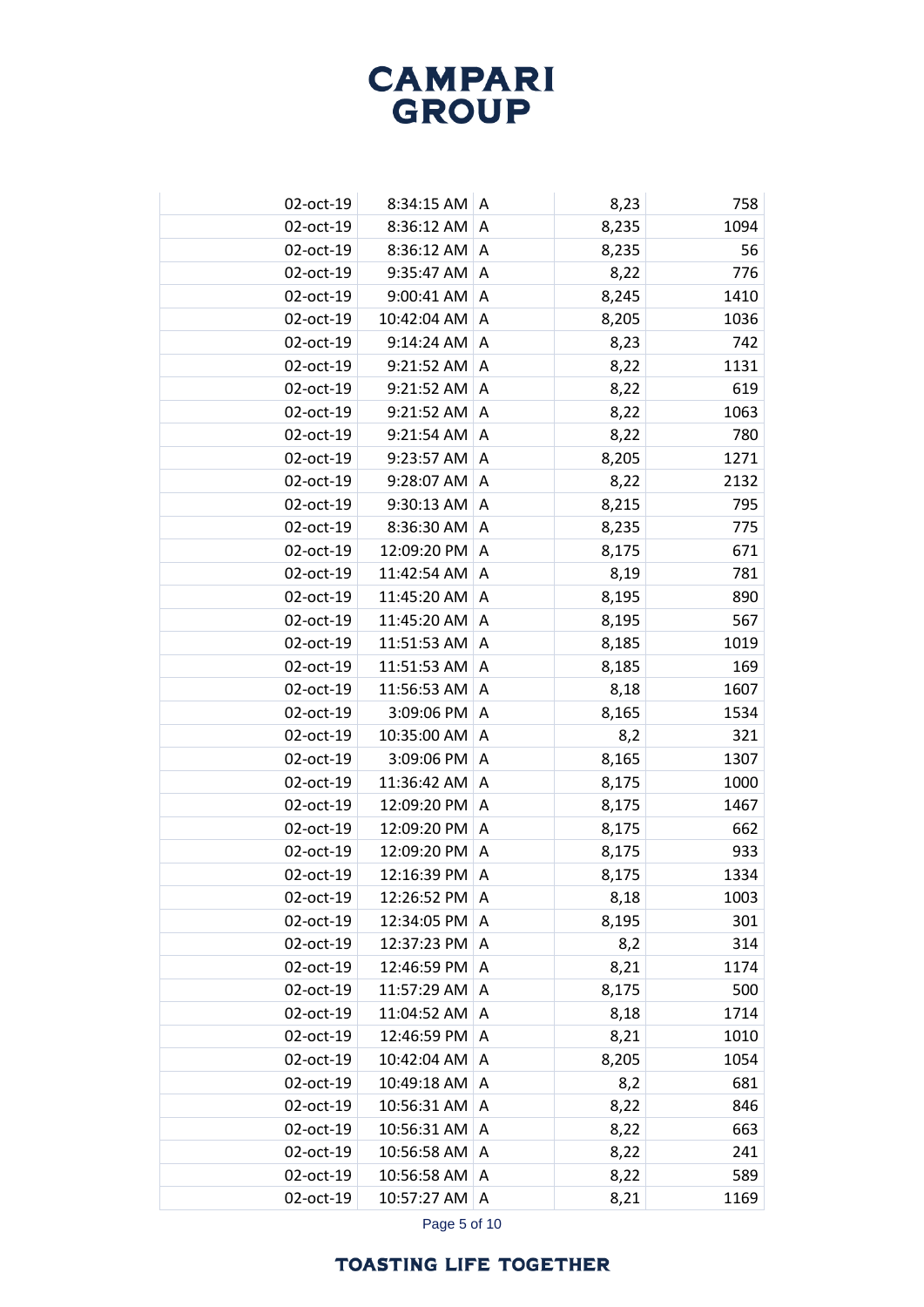| 02-oct-19 | 11:41:40 AM   A |                | 8,19  | 835  |
|-----------|-----------------|----------------|-------|------|
| 02-oct-19 | 11:04:51 AM     | A              | 8,18  | 906  |
| 02-oct-19 | 11:36:42 AM     | Α              | 8,175 | 166  |
| 02-oct-19 | 11:05:20 AM     | A              | 8,18  | 1726 |
| 02-oct-19 | 11:05:44 AM     | Α              | 8,18  | 932  |
| 02-oct-19 | 11:17:06 AM     | A              | 8,15  | 1122 |
| 02-oct-19 | 11:17:06 AM     | A              | 8,15  | 1004 |
| 02-oct-19 | 11:22:04 AM     | A              | 8,13  | 708  |
| 02-oct-19 | 11:22:04 AM   A |                | 8,13  | 908  |
| 02-oct-19 | 11:22:04 AM     | A              | 8,13  | 641  |
| 02-oct-19 | 10:36:03 AM     | A              | 8,2   | 1025 |
| 02-oct-19 | 10:57:27 AM     | A              | 8,21  | 782  |
| 02-oct-19 | 4:15:50 PM      | $\overline{A}$ | 8,095 | 1735 |
| 02-oct-19 | 4:15:31 PM      | A              | 8,105 | 368  |
| 02-oct-19 | 4:15:49 PM      | A              | 8,1   | 1288 |
| 02-oct-19 | 4:15:49 PM      | A              | 8,1   | 763  |
| 02-oct-19 | 4:15:49 PM      | A              | 8,095 | 500  |
| 02-oct-19 | 4:15:49 PM      | A              | 8,095 | 332  |
| 02-oct-19 | 4:15:49 PM      | A              | 8,095 | 168  |
| 02-oct-19 | 4:15:49 PM      | Α              | 8,095 | 657  |
| 02-oct-19 | 4:20:27 PM      | A              | 8,095 | 1067 |
| 02-oct-19 | 4:15:50 PM      | Α              | 8,095 | 1420 |
| 02-oct-19 | 4:13:49 PM      | A              | 8,105 | 1106 |
| 02-oct-19 | 4:16:11 PM      | Α              | 8,095 | 1041 |
| 02-oct-19 | 4:16:56 PM      | A              | 8,095 | 1144 |
| 02-oct-19 | 4:18:01 PM      | A              | 8,09  | 422  |
| 02-oct-19 | 4:18:01 PM      | A              | 8,09  | 1141 |
| 02-oct-19 | 4:18:01 PM      | Α              | 8,09  | 997  |
| 02-oct-19 | 4:20:27 PM      | A              | 8,095 | 30   |
| 02-oct-19 | 4:07:35 PM      | Α              | 8,12  | 1177 |
| 02-oct-19 | 4:15:49 PM      | A              | 8,095 | 280  |
| 02-oct-19 | 4:11:01 PM      | Α              | 8,115 | 698  |
| 02-oct-19 | 4:07:35 PM      | A              | 8,12  | 24   |
| 02-oct-19 | 4:07:35 PM      | Α              | 8,12  | 1552 |
| 02-oct-19 | 4:08:46 PM      | A              | 8,12  | 474  |
| 02-oct-19 | 4:08:46 PM      | Α              | 8,12  | 238  |
| 02-oct-19 | 4:10:14 PM      | A              | 8,115 | 989  |
| 02-oct-19 | 4:10:14 PM      | Α              | 8,115 | 1941 |
| 02-oct-19 | 4:10:14 PM      | A              | 8,115 | 840  |
| 02-oct-19 | 4:15:31 PM      | A              | 8,105 | 124  |
| 02-oct-19 | 4:10:44 PM      | A              | 8,115 | 1068 |
| 02-oct-19 | 4:15:31 PM      | A              | 8,105 | 1045 |
| 02-oct-19 | 4:11:11 PM      | A              | 8,115 | 605  |
| 02-oct-19 | 4:11:22 PM      | A              | 8,115 | 834  |
|           |                 |                |       |      |

Page 6 of 10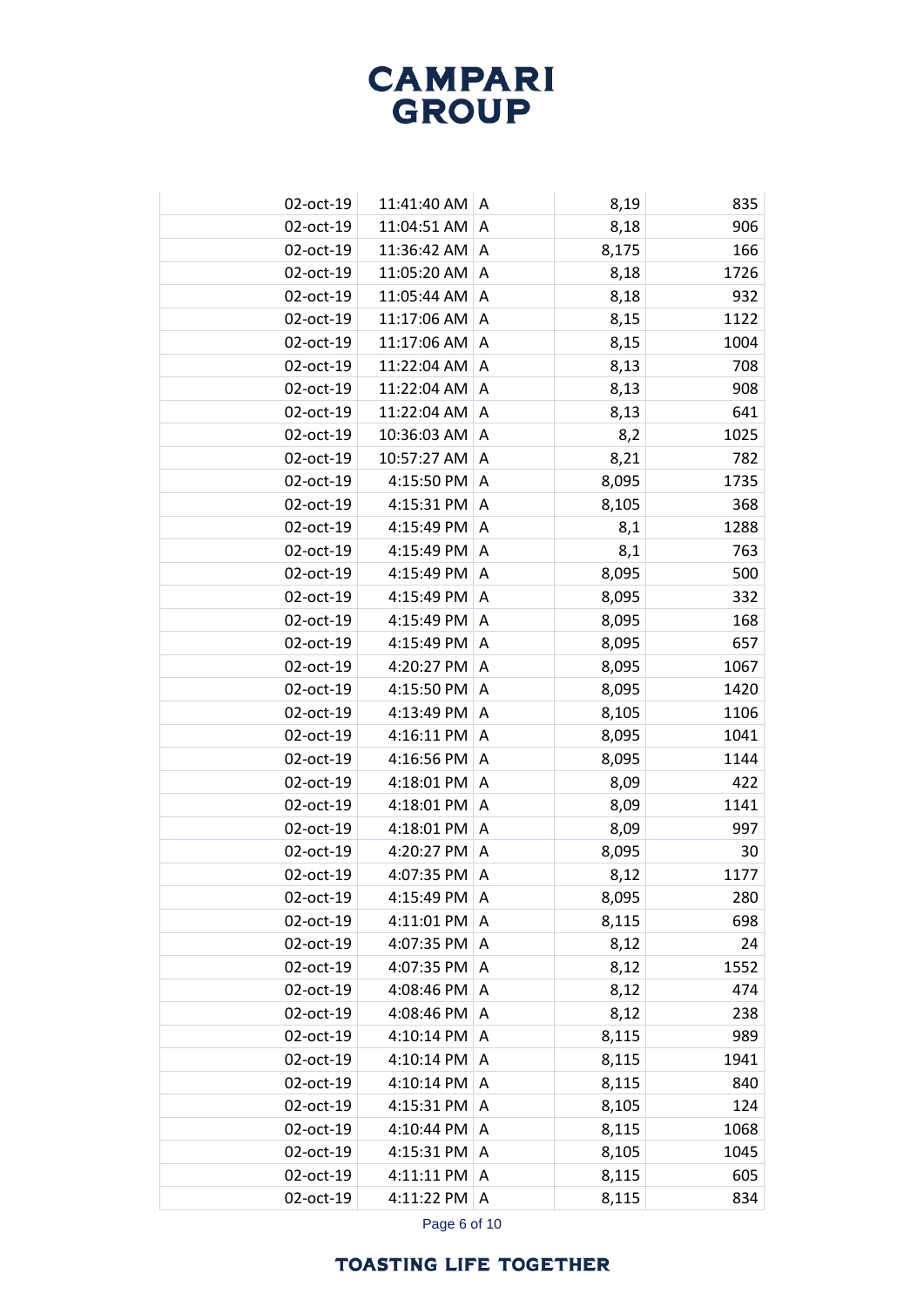| 02-oct-19 | 4:12:05 PM $ A$ |           | 8,115 | 1499 |
|-----------|-----------------|-----------|-------|------|
| 02-oct-19 | 4:13:49 PM      | A         | 8,105 | 818  |
| 02-oct-19 | 3:02:42 PM      | A         | 8,165 | 904  |
| 02-oct-19 | 4:13:49 PM      | A         | 8,105 | 800  |
| 02-oct-19 | 4:13:49 PM      | A         | 8,105 | 719  |
| 02-oct-19 | 4:21:01 PM      | A         | 8,09  | 245  |
| 02-oct-19 | 4:10:14 PM      | A         | 8,115 | 1000 |
| 02-oct-19 | 4:29:29 PM      | Α         | 8,08  | 923  |
| 02-oct-19 | 4:28:29 PM      | A         | 8,085 | 74   |
| 02-oct-19 | 4:28:29 PM      | Α         | 8,085 | 1317 |
| 02-oct-19 | 4:28:53 PM      | A         | 8,08  | 20   |
| 02-oct-19 | 4:28:53 PM      | A         | 8,08  | 1382 |
| 02-oct-19 | 4:28:53 PM      | A         | 8,08  | 298  |
| 02-oct-19 | 4:28:54 PM      | Α         | 8,075 | 573  |
| 02-oct-19 | 4:29:00 PM      | A         | 8,075 | 25   |
| 02-oct-19 | 4:20:27 PM      | Α         | 8,095 | 849  |
| 02-oct-19 | 4:29:29 PM      | A         | 8,08  | 589  |
| 02-oct-19 | 4:25:58 PM      | Α         | 8,085 | 955  |
| 02-oct-19 | 4:29:29 PM      | A         | 8,08  | 346  |
| 02-oct-19 | 4:29:32 PM      | Α         | 8,075 | 835  |
| 02-oct-19 | 4:29:32 PM      | A         | 8,075 | 48   |
| 02-oct-19 | 4:29:35 PM      | Α         | 8,075 | 160  |
| 02-oct-19 | 4:29:41 PM      | A         | 8,08  | 418  |
| 02-oct-19 | 4:29:41 PM      | Α         | 8,08  | 144  |
| 02-oct-19 | 4:29:55 PM      | A         | 8,075 | 437  |
| 02-oct-19 | 4:29:26 PM      | Α         | 8,075 | 114  |
| 02-oct-19 | 4:24:16 PM      | A         | 8,09  | 1093 |
| 02-oct-19 | 4:21:01 PM      | Α         | 8,09  | 186  |
| 02-oct-19 | 4:21:01 PM      | $\Lambda$ | 8,09  | 332  |
| 02-oct-19 | 4:21:20 PM      | Α         | 8,09  | 866  |
| 02-oct-19 | 4:21:20 PM      | A         | 8,09  | 707  |
| 02-oct-19 | 4:21:20 PM      | Α         | 8,09  | 16   |
| 02-oct-19 | 4:23:08 PM      | A         | 8,085 | 1132 |
| 02-oct-19 | 4:23:31 PM      | Α         | 8,09  | 873  |
| 02-oct-19 | 4:28:29 PM      | A         | 8,085 | 342  |
| 02-oct-19 | 4:24:15 PM      | A         | 8,09  | 1037 |
| 02-oct-19 | 4:28:29 PM      | A         | 8,085 | 818  |
| 02-oct-19 | 4:24:16 PM      | A         | 8,09  | 954  |
| 02-oct-19 | 4:24:26 PM      | A         | 8,09  | 956  |
| 02-oct-19 | 4:25:19 PM      | A         | 8,09  | 453  |
| 02-oct-19 | 4:25:36 PM      | A         | 8,09  | 1100 |
| 02-oct-19 | 4:25:36 PM      | A         | 8,09  | 1357 |
| 02-oct-19 | 4:25:36 PM      | A         | 8,09  | 612  |
| 02-oct-19 | 4:25:36 PM      | A         | 8,09  | 119  |
|           |                 |           |       |      |

Page 7 of 10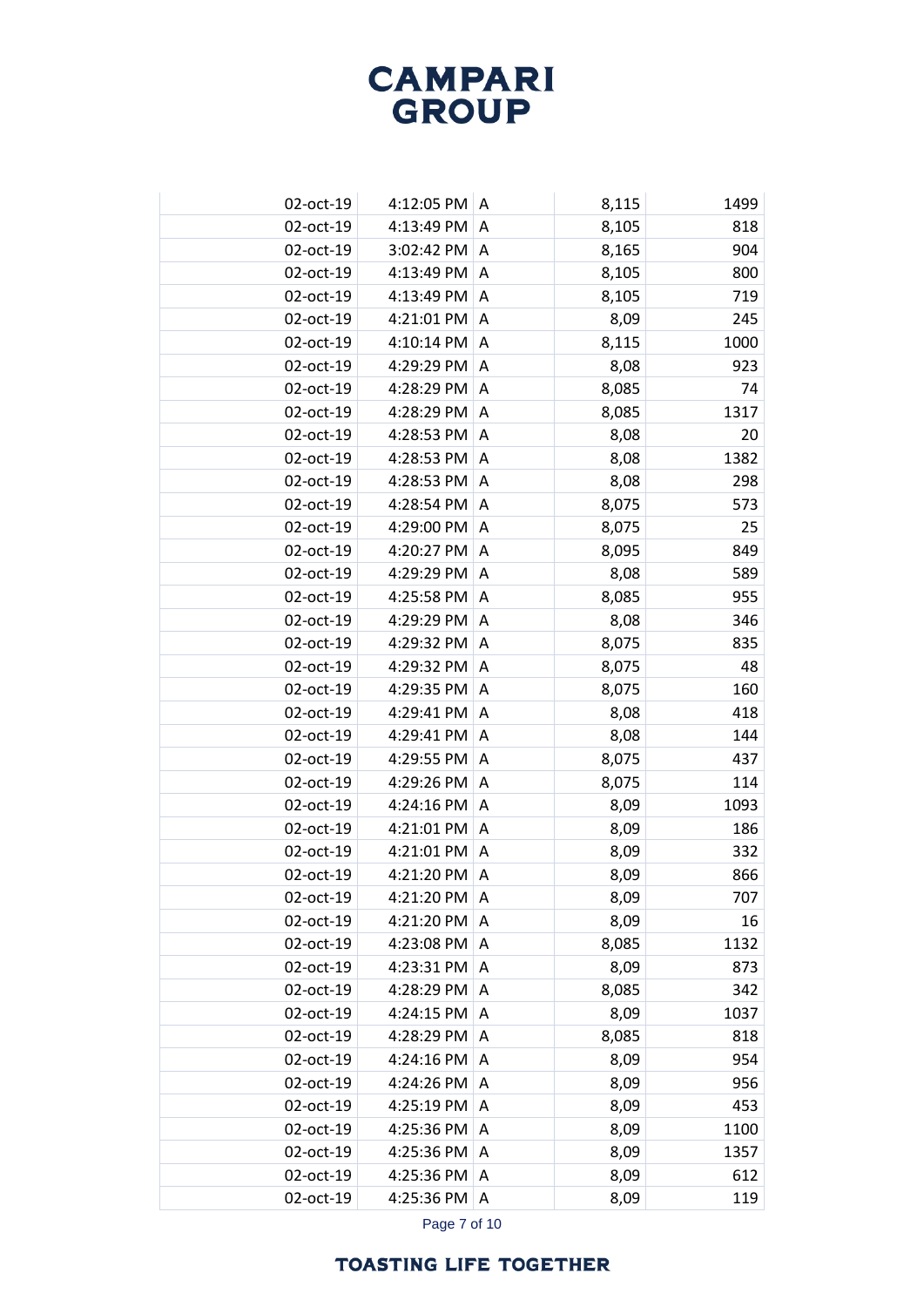| 02-oct-19 | 4:12:05 PM $ A$       |                | 8,115 | 347  |
|-----------|-----------------------|----------------|-------|------|
| 02-oct-19 | 4:24:15 PM            | A              | 8,09  | 167  |
| 02-oct-19 | $3:41:41$ PM $ A$     |                | 8,14  | 807  |
| 02-oct-19 | 3:35:45 PM            | A              | 8,16  | 812  |
| 02-oct-19 | 3:35:45 PM            | A              | 8,16  | 784  |
| 02-oct-19 | 4:13:49 PM            | A              | 8,105 | 72   |
| 02-oct-19 | 3:37:00 PM            | A              | 8,155 | 575  |
| 02-oct-19 | 4:07:35 PM            | A              | 8,12  | 926  |
| 02-oct-19 | 3:37:00 PM            | A              | 8,155 | 702  |
| 02-oct-19 | 3:38:35 PM            | A              | 8,16  | 852  |
| 02-oct-19 | 3:46:23 PM            | A              | 8,12  | 1045 |
| 02-oct-19 | 3:40:31 PM            | A              | 8,15  | 664  |
| 02-oct-19 | 3:30:41 PM            | A              | 8,145 | 637  |
| 02-oct-19 | 3:44:28 PM            | A              | 8,135 | 1213 |
| 02-oct-19 | 3:44:30 PM            | $\overline{A}$ | 8,135 | 1412 |
| 02-oct-19 | 3:44:35 PM            | Α              | 8,13  | 301  |
| 02-oct-19 | 3:44:58 PM            | $\overline{A}$ | 8,13  | 807  |
| 02-oct-19 | 3:44:58 PM            | A              | 8,13  | 1202 |
| 02-oct-19 | 3:45:57 PM            | $\overline{A}$ | 8,125 | 932  |
| 02-oct-19 | 3:45:57 PM            | A              | 8,125 | 646  |
| 02-oct-19 | 3:40:31 PM            | A              | 8,15  | 277  |
| 02-oct-19 | 3:19:14 PM            | A              | 8,155 | 1040 |
| 02-oct-19 | 3:09:06 PM            | $\Lambda$      | 8,165 | 2239 |
| 02-oct-19 | 3:09:06 PM            | A              | 8,165 | 782  |
| 02-oct-19 | 3:13:47 PM            | $\Lambda$      | 8,145 | 474  |
| 02-oct-19 | 3:16:47 PM            | A              | 8,15  | 300  |
| 02-oct-19 | 3:16:47 PM            | $\Lambda$      | 8,15  | 436  |
| 02-oct-19 | 3:19:14 PM            | A              | 8,155 | 879  |
| 02-oct-19 | 3:19:14 PM            | $\Lambda$      | 8,155 | 858  |
| 02-oct-19 | 3:35:45 PM            | A              | 8,16  | 1158 |
| 02-oct-19 | $3:19:14$ PM $ A$     |                | 8,155 | 371  |
| 02-oct-19 | 3:30:53 PM            | A              | 8,145 | 442  |
| 02-oct-19 | 3:22:32 PM            | l A            | 8,14  | 709  |
| 02-oct-19 | 3:24:02 PM A          |                | 8,14  | 745  |
| 02-oct-19 | $3:26:14$ PM $\mid$ A |                | 8,14  | 1316 |
| 02-oct-19 | 3:30:39 PM            | A              | 8,145 | 301  |
| 02-oct-19 | 3:30:41 PM            | A              | 8,145 | 31   |
| 02-oct-19 | 3:30:41 PM            | A              | 8,145 | 1123 |
| 02-oct-19 | 3:30:41 PM            | A              | 8,145 | 517  |
| 02-oct-19 | 3:37:00 PM            | A              | 8,155 | 67   |
| 02-oct-19 | 3:19:14 PM            | A              | 8,155 | 250  |
| 02-oct-19 | 4:00:23 PM            | A              | 8,13  | 2165 |
| 02-oct-19 | 3:56:10 PM            | A              | 8,12  | 1133 |
| 02-oct-19 | 3:57:24 PM            | A              | 8,13  | 334  |

Page 8 of 10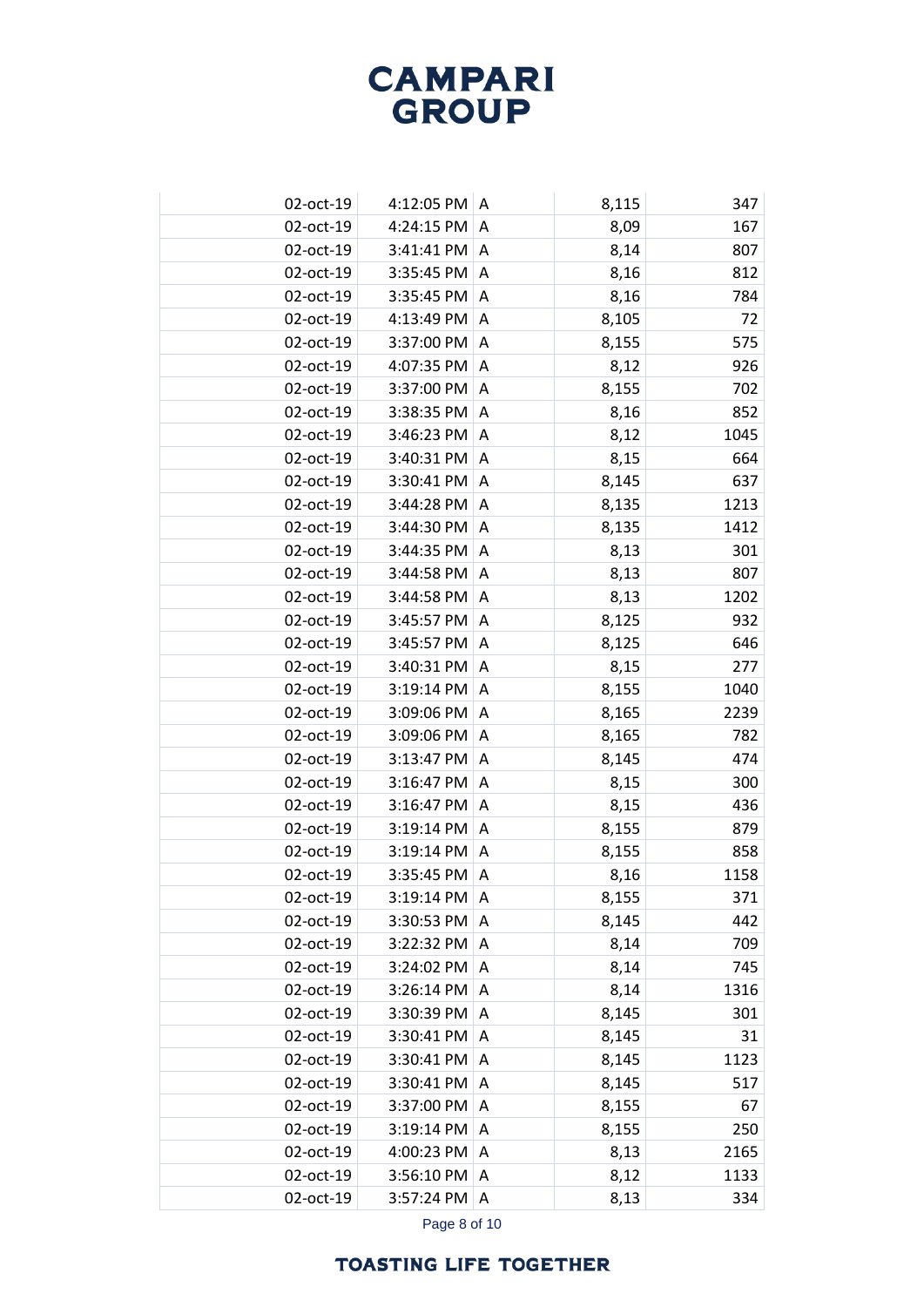| 02-oct-19 | $3:57:24$ PM $\mid$ A |                | 8,13  | 473  |
|-----------|-----------------------|----------------|-------|------|
| 02-oct-19 | 3:57:30 PM            | A              | 8,125 | 1236 |
| 02-oct-19 | 3:57:30 PM A          |                | 8,125 | 761  |
| 02-oct-19 | 3:59:47 PM            | A              | 8,13  | 823  |
| 02-oct-19 | 4:00:04 PM A          |                | 8,13  | 823  |
| 02-oct-19 | 3:56:10 PM            | A              | 8,12  | 1728 |
| 02-oct-19 | 4:00:04 PM A          |                | 8,13  | 1454 |
| 02-oct-19 | 4:00:23 PM            | $\overline{A}$ | 8,13  | 178  |
| 02-oct-19 | 4:00:23 PM A          |                | 8,13  | 324  |
| 02-oct-19 | 3:46:58 PM            | A              | 8,115 | 935  |
| 02-oct-19 | 4:00:23 PM            | A              | 8,13  | 261  |
| 02-oct-19 | 3:35:45 PM            | A              | 8,16  | 904  |
| 02-oct-19 | 4:03:17 PM $ A$       |                | 8,13  | 724  |
| 02-oct-19 | 4:07:35 PM            | A              | 8,12  | 2164 |
| 02-oct-19 | 4:07:35 PM            | A              | 8,12  | 697  |
| 02-oct-19 | 4:00:04 PM            | A              | 8,13  | 826  |
| 02-oct-19 | 3:48:13 PM            | A              | 8,115 | 1087 |
| 02-oct-19 | 4:03:17 PM            | A              | 8,13  | 1251 |
| 02-oct-19 | 3:56:10 PM            | A              | 8,12  | 1411 |
| 02-oct-19 | 3:47:46 PM            | A              | 8,11  | 159  |
| 02-oct-19 | 3:48:13 PM            | A              | 8,115 | 647  |
| 02-oct-19 | 3:48:24 PM            | A              | 8,11  | 848  |
| 02-oct-19 | 3:48:53 PM            | A              | 8,11  | 1609 |
| 02-oct-19 | 3:48:56 PM            | Α              | 8,115 | 1075 |
| 02-oct-19 | 3:48:56 PM            | A              | 8,115 | 826  |
| 02-oct-19 | 3:49:16 PM            | A              | 8,115 | 1268 |
| 02-oct-19 | 3:51:57 PM            | A              | 8,11  | 421  |
| 02-oct-19 | 3:56:10 PM            | A              | 8,12  | 3316 |
| 02-oct-19 | 3:47:46 PM            | A              | 8,11  | 937  |
| 02-oct-19 | 3:49:16 PM            | A              | 8,115 | 231  |
| 02-oct-19 | 3:56:10 PM            | I A            | 8,12  | 671  |
| 02-oct-19 | 3:51:57 PM            | A              | 8,11  | 892  |
| 02-oct-19 | 3:51:57 PM            | l A            | 8,11  | 826  |
| 02-oct-19 | 3:50:11 PM A          |                | 8,11  | 902  |
| 02-oct-19 | 3:49:43 PM $ A$       |                | 8,11  | 1503 |
| 02-oct-19 | $3:49:43$ PM $\mid$ A |                | 8,11  | 729  |
| 03-oct-19 | 11:15:05 AM           | $\overline{A}$ | 8,12  | 1217 |
| 03-oct-19 | 1:17:46 PM $ A$       |                | 8,14  | 794  |
| 03-oct-19 | 11:02:18 AM   A       |                | 8,135 | 1001 |
| 03-oct-19 | 11:38:52 AM   A       |                | 8,12  | 548  |
| 03-oct-19 | 11:51:34 AM           | $\overline{A}$ | 8,11  | 719  |
| 03-oct-19 | 12:10:05 PM A         |                | 8,115 | 837  |
| 03-oct-19 | 11:38:52 AM A         |                | 8,12  | 432  |
| 03-oct-19 | 12:32:40 PM A         |                | 8,11  | 1279 |

Page 9 of 10